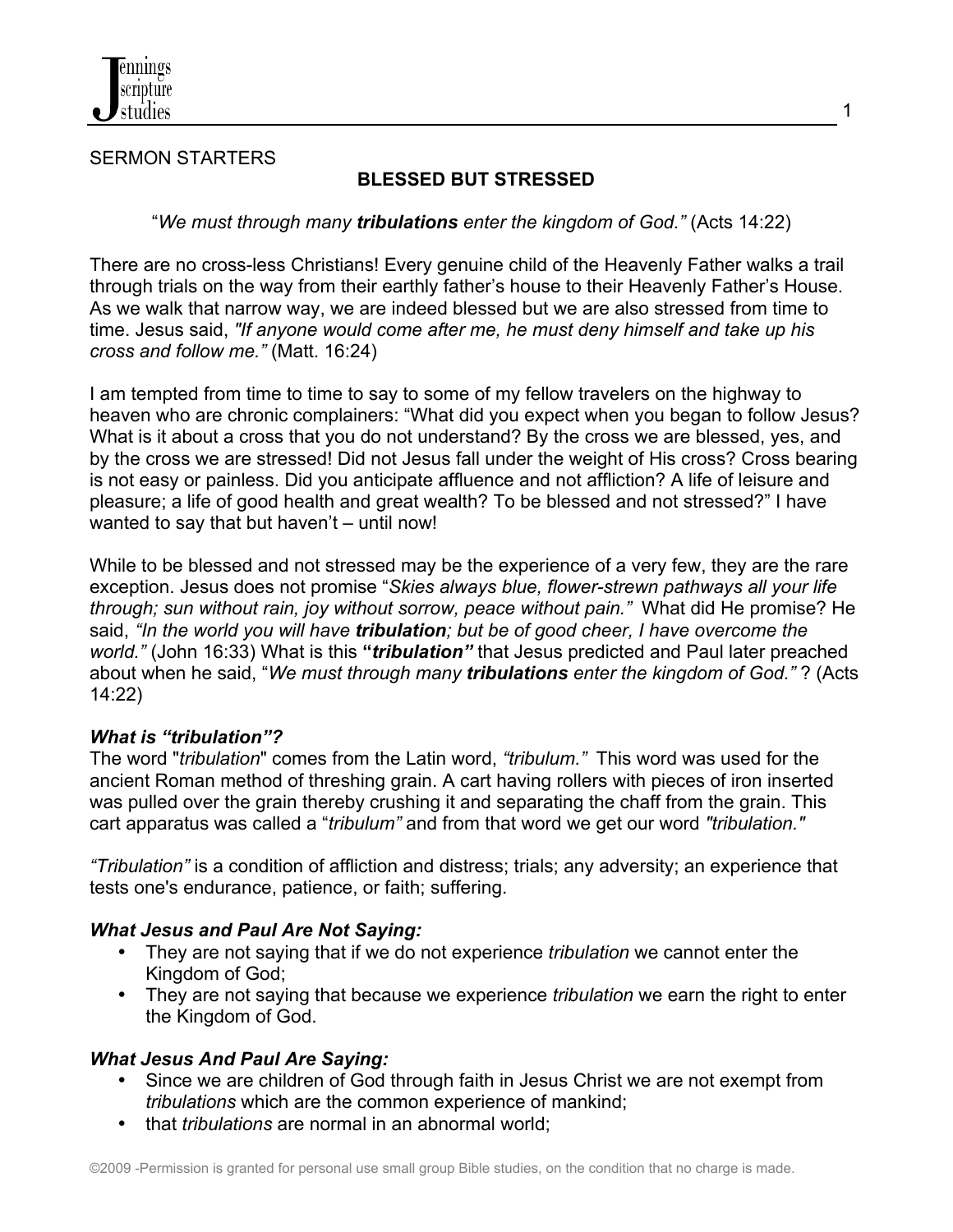

- that God does not shield us from the effects of having a fallen nature and living in a sinful environment;
- that we will experience temptations, troubles, trials and *tribulations* as we journey on our pathway through earthly kingdoms on our way to His heavenly Kingdom;
- therefore, expect *tribulations* and count on encountering them, however, having been warned, persevere through them knowing that "*all that will live godly in Christ Jesus should suffer persecution."* (II Tim. 3:12)

# **The Purpose of Tribulations.**

II Corinthians 4:17 - *"For our light affliction, which is but for a moment, is working for us a far more exceeding and eternal weight of glory…"*

The purpose of divine testing is to sanctify and strengthen. The purpose of satanic tempting is to deceive and destroy. "Adversities do not make a man frail. They show what sort of man he is." - Thomas a Kempis

When we experience *tribulation* in any of its various forms, we often think of ourselves as being torn to pieces under the cruel pressures of adverse circumstances. No thresher ever yoked up his *"tribulum*" for the purpose of tearing up his sheaves but to salvage the precious grain. Trials are sent by God to remove the chaff in our lives and to make us fit for fruitful service. So our loving Savior never puts us under the press and stress of adversity needlessly. Therefore, take heart, for the *tribulations* that ground down the sinner serve to build up the saint! "Trials come to prove and improve us." - Augustine

### **The Profit From Tribulations.**

Psalm 119:67 – *"Before I was afflicted I went astray, But now I keep Your word."*

Psalm 119:71 – *"It is good for me that I have been afflicted, that I may learn Your statutes."*

Romans 5:3**,** 4 – *"We also glory in tribulations, knowing that tribulation produces perseverance; and perseverance, character; and character, hope."*

### **The Partners in Tribulations.**

C.H. Spurgeon said, "Good men must never expect to escape trouble; if they do they will be disappointed, for none of their predecessors have been without it."

*Listen to our partner Paul: "We are hard pressed on every side, but not crushed; perplexed, but not in despair; persecuted, but not abandoned; struck down, but not destroyed. We always carry around in our body the death of Jesus, so that the life of Jesus may also be revealed in our body. For we who are alive are always being given over to death for Jesus' sake, so that his life may be revealed in our mortal body."* (II Cor. 4:8-11)

*Our partner John said, "I, John, both your brother and companion in the tribulation and kingdom and patience of Jesus Christ…."* (Rev. 1:9)